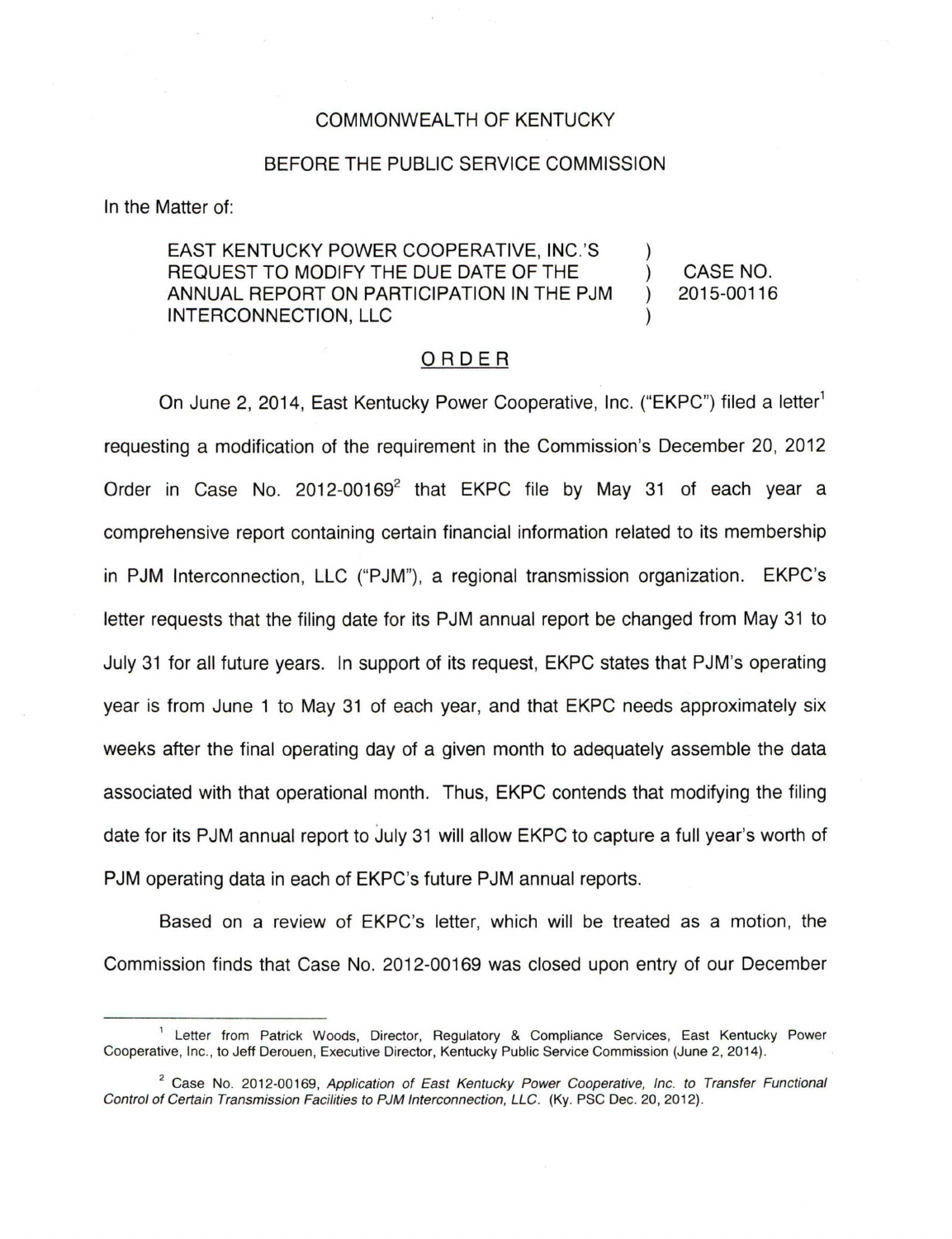20, 2012 Order. Therefore, this case is established for the purpose of considering EKPC's request to modify the filing date of its PJM annual report. The Commission further finds that aligning the 12 months covered by EKPC's annual report of its PJM financial transactions with the 12 months of PJM's operating year will provide more meaningful information for reviewing the benefits and costs to EKPC of membership in PJM. Thus, we will grant EKPC's request to require future PJM annual reports to be filed by July 31, rather than May 31, so that EKPC's report will cover the same 12 months as PJM's operating year.

IT IS THEREFORE ORDERED that:

1. EKPC's motion requesting that the requirement to file a PJM annual report by May 31 of each year be modified to require the filing by July 31 of each year is granted.

2. The Commission's December 20, 2012 Order in Case No. 2012-00169 is modified to the limited extent that the annual report required to be filed in accordance with ordering paragraph 6 therein shall be filed by July 31 of each year.

3. All other provisions of the Commission's December 20, 2012 Order in Case No. 2012-00169 shall remain in full force and effect.

By the Commission **ENTERED MAY 14 2015**  KENTUCKY PUBLIC SERVICE COMMISSION

Zxecutive Director